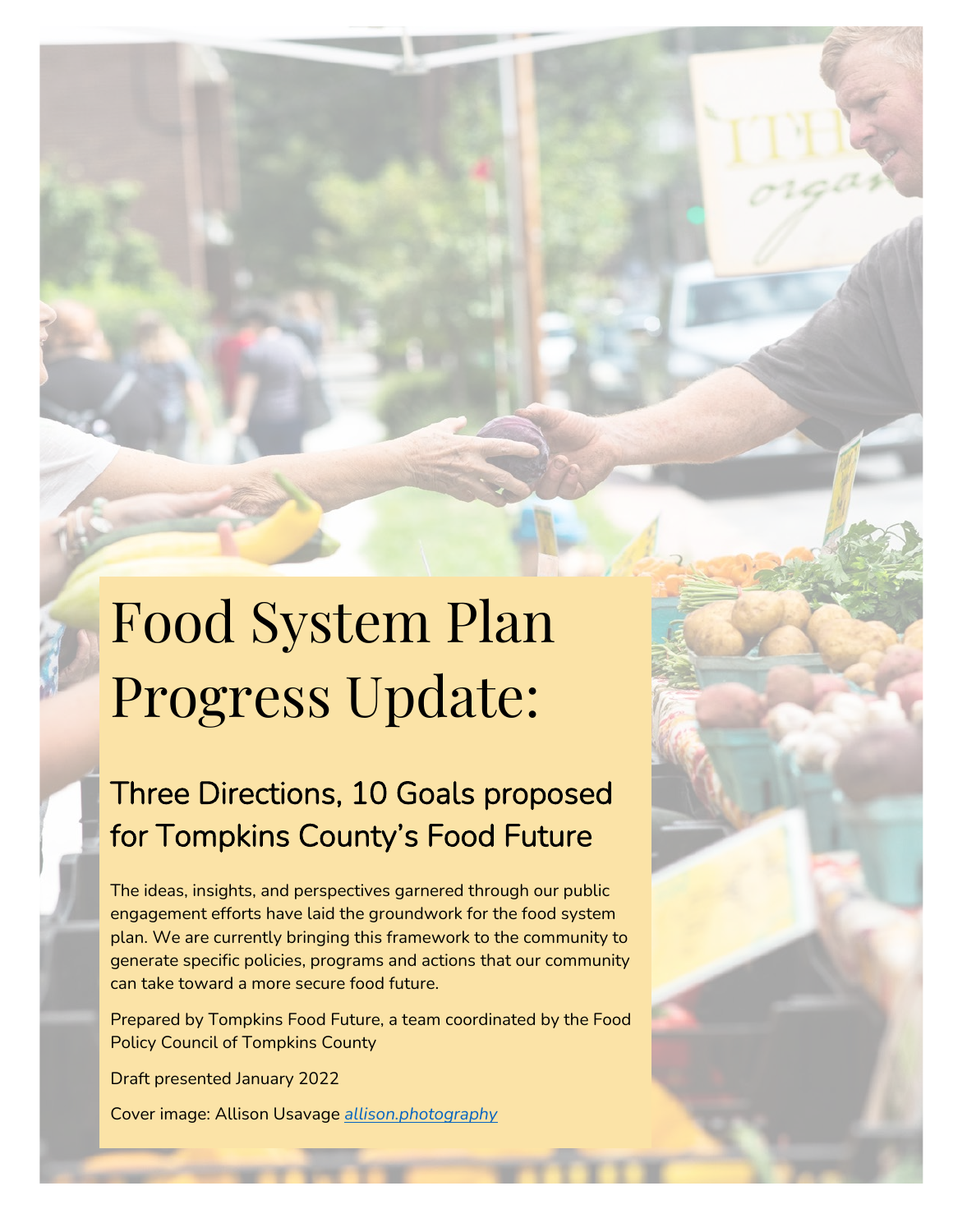## **Three Directions for our Food System**

- **1. Build Resilience**
- **2. Cultivate Equity, Sovereignty and Economic Opportunity**
- **3. Promote Human and Ecosystem Health**

### **10 Priority Goals**

#### **Build Resilience**

**Goal #1:** Identify and prepare for key climate impacts including mitigation and adaptation

**Goal #2:** Expand capacity for local food production and support farm viability

**Goal #3:** Enhance coordination, communication and collaboration among food system stakeholders

#### **Cultivate Equity, Sovereignty and Economic Opportunity**

**Goal #4:** Increase access to and affordability of nutritious, safe, desirable food for all residents

**Goal #5:** Grow the local food economy and support viability of food system professions

**Goal #6:** Expand access to affordable land and participation within the food system, especially for BIPOC residents those historically marginalized or excluded

**Goal #7:** Facilitate opportunities for entrepreneurship and innovation

#### **Promote Human and Ecosystem Health**

**Goal #8:** Protect natural resources (water, soil, and air)

**Goal #9:** Expand food waste reduction and recovery initiatives

**Goal #10:** Improve health by making good nutrition possible for all